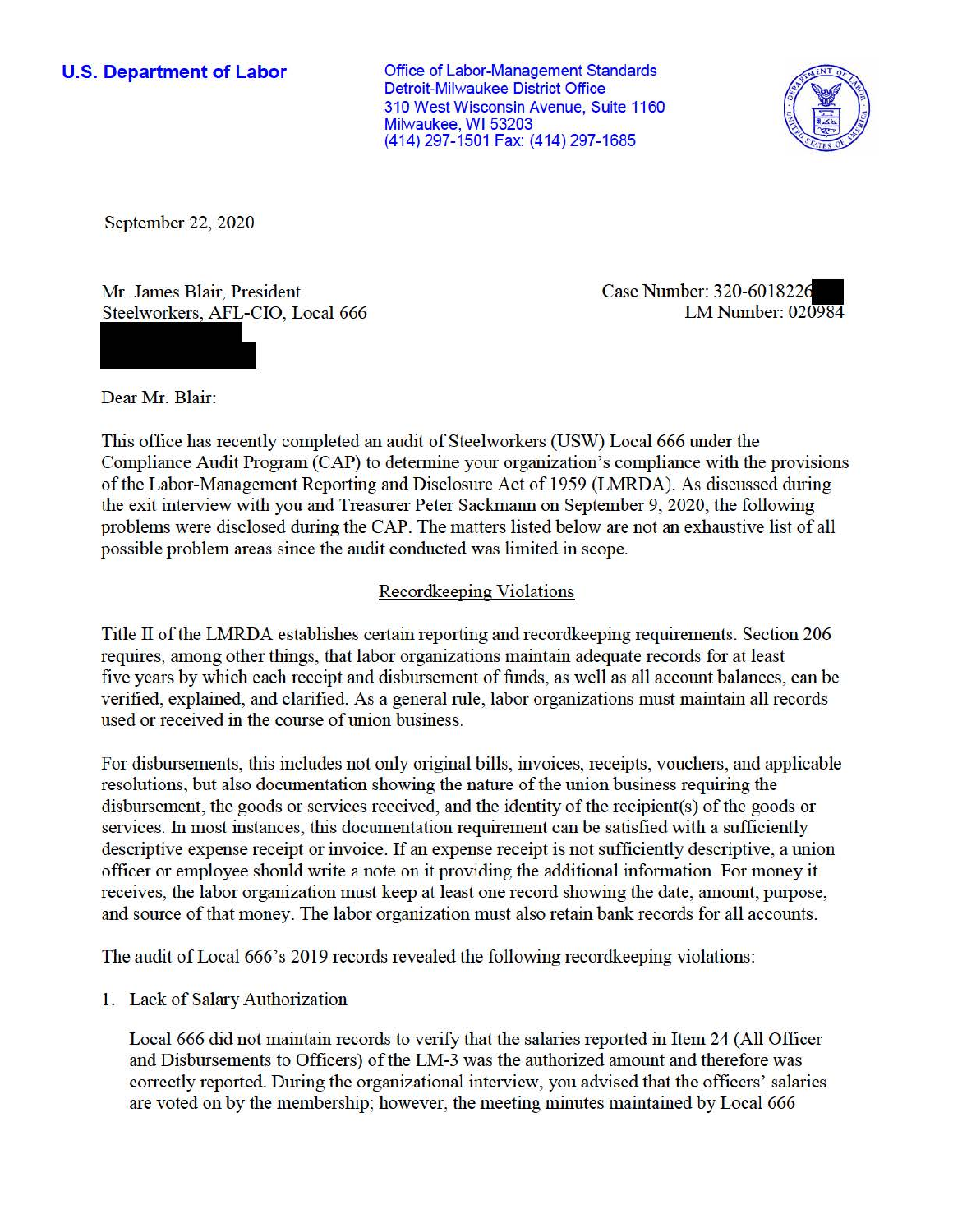memorialize only the authorization for the amount of salary increases and not the authorization for the original salary levels on which the increases were based.

The union must keep a record, such as meeting minutes, to show the current salary authorized by the entity or individual in the union with the authority to establish salaries.

2. General Reimbursed Expenses

 documentation retained for this expense was a copy of a credit card statement. Local 666 did not retain adequate documentation for reimbursed expenses incurred by Mr.<br>Sackmann totaling almost \$3,000. For example, check # (\$2,111.81) was disbursed to Mr.<br>Sackmann on January 30, 2019, and included reim Local 666 did not retain adequate documentation for reimbursed expenses incurred by Mr. Sackmann totaling almost \$3,000. For example, check  $\#$  (\$[2,111.81\)](https://2,111.81) was disbursed to Mr. Sackmann on January 30, 2019, and included reimbursement for travel expenses he incurred on for you and Recording Secretary Charles Normand to attend a conference in Birmingham, AL. The only documentation retained for these travel expenses were the Expedia booking confirmations. In addition, a portion of this check, \$490.60, was for the reimbursement of door prizes that were purchased directly from the USW International Union. The only

 corresponding principal officers) of your union, who are required to sign your union's LM As noted above, labor organizations must retain original receipts, bills, and vouchers for all disbursements, including hotel invoices, airline tickets/boarding passes, and rental car receipts. In the case of items purchased using a personal credit card, the original purchase receipt must be retained; the credit card statement alone is not sufficient. The president and treasurer (or report, are responsible for properly maintaining union records.

3. Meal Expenses

 December of the audit year. Although Local 666 maintained itemized receipts for all of the or employees incurred meal expenses. Local 666's records of meal expenses did not always include the names and titles of the persons incurring the restaurant charges. For example, several meal expenses totaling more than \$3,500 were incurred at the City Grille during the months of August, September, October, and meal expenses and the union business purpose was identified as meals during contract negotiations, the union failed to provide the names and titles of all those who were present for each meal. Union records of meal expenses must include written explanations of the union business conducted and the full names and titles of all persons who incurred the restaurant charges. Also, the records retained must identify the names of the restaurants where the officers

4. Receipts not Recorded

 certificate of deposit at Abby Bank totaling \$189.76 during the audit year. Union receipts Local 666 did not record in its receipts records some interest that was posted to the union's records must include an adequate identification of all money the union receives. The records should show the date and amount received, and the source of the money.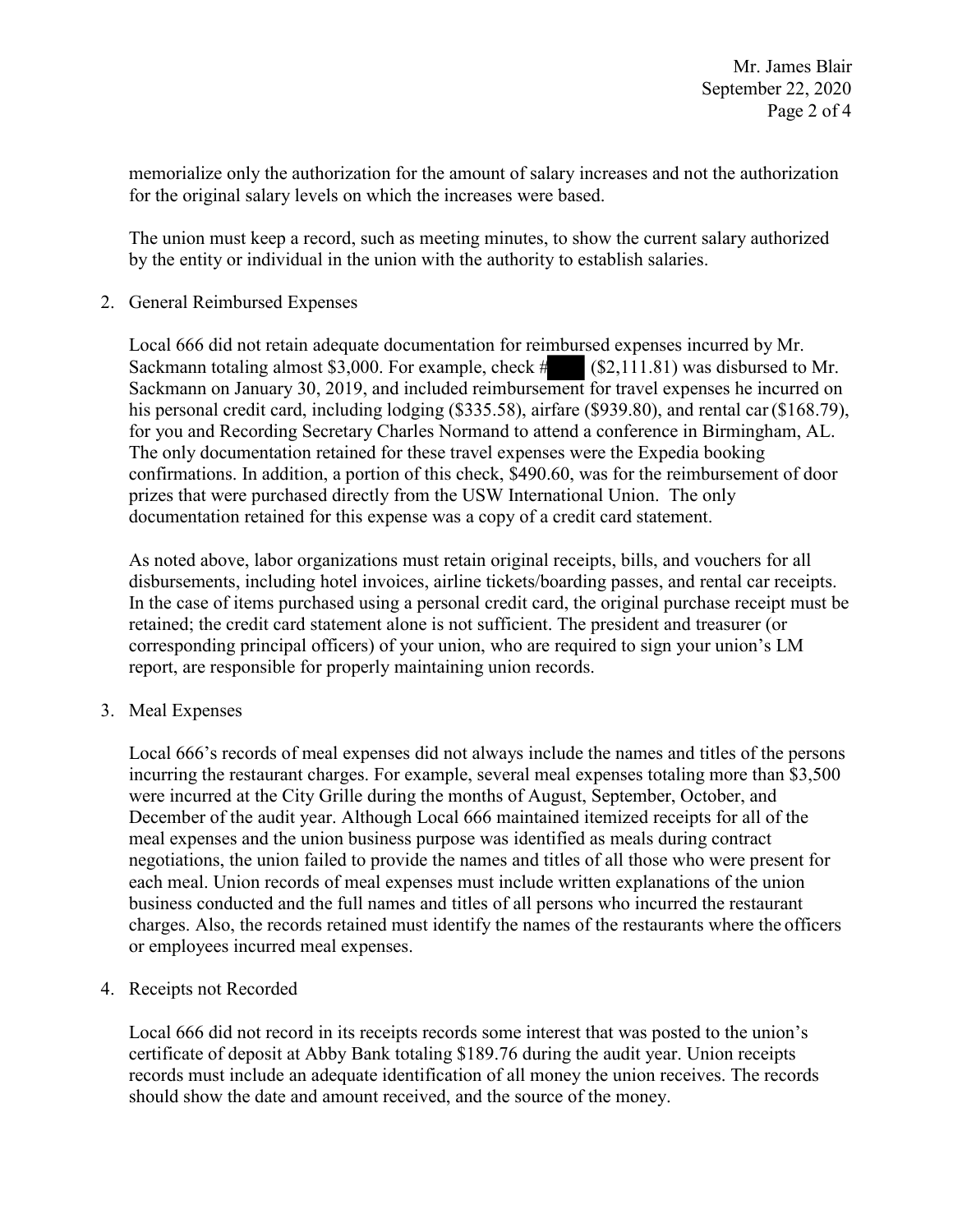Mr. James Blair September 22, 2020 Page 3 of 4

## 5. Disposition of Property

 subsequently gave away as gifts to new members or as door prizes at membership meetings. records that identify the date the items were given away and the recipients of those items. Local 666 did not maintain an inventory of hats, jackets, and other property it purchased and The union must report the value of any union property on hand at the beginning and end of each year in Item 30 (Other Assets) of the LM-3. The union must retain an inventory or similar record of property on hand to verify, clarify, and explain the information that must be reported in Item 30. In addition, in the case of items given away to members, the union must retain

 Based on your assurance that Local 666 will retain adequate documentation in the future, OLMS will take no further enforcement action at this time regarding the above violations.

## Reporting Violations

 Labor Organization Annual Report Form LM-3 filed by Local 666 for the fiscal year ended The audit disclosed a violation of LMRDA Section 201(b), which requires labor organizations to file annual financial reports accurately disclosing their financial condition and operations. The December 31, 2019, was deficient in the following areas:

1. Interest Receipts

Local 666 did not include some interest payments earned on the Abby Bank certificate of deposit totaling at least \$169 in the amounts reported in Item 41 (Interest and Dividends). Local 666 must report all interest and dividends received by your organization from savings accounts (including certificates of deposit and money market accounts), bonds, mortgages, loans, investments, and all other sources in Item 41.

## 2. Disbursements to Officers

Local 666 not include some reimbursements to Mr. Sackmann totaling at least \$2,400 in the amounts reported in Column E (Allowances and Other Disbursements) of Item 24. During the exit interview, Mr. Sackmann advised he erroneously reported these payments in either Item 48 (Office and Administrative Expense) or Item 54 (Other Disbursements).

 value. See the instructions for Item 24 for a discussion of certain direct disbursements to The union must report most direct disbursements to Local 666 officers and some indirect disbursements made on behalf of its officers in Item 24. A "direct disbursement" to an officer is a payment made to an officer in the form of cash, property, goods, services, or other things of officers that do not have to be reported in Item 24. An "indirect disbursement" to an officer is a payment to another party (including a credit card company) for cash, property, goods, services, or other things of value received by or on behalf of an officer. However, indirect disbursements for temporary lodging (such as a union check issued to a hotel) or for transportation by a public carrier (such as an airline) for an officer traveling on union business should be reported in Item 48.